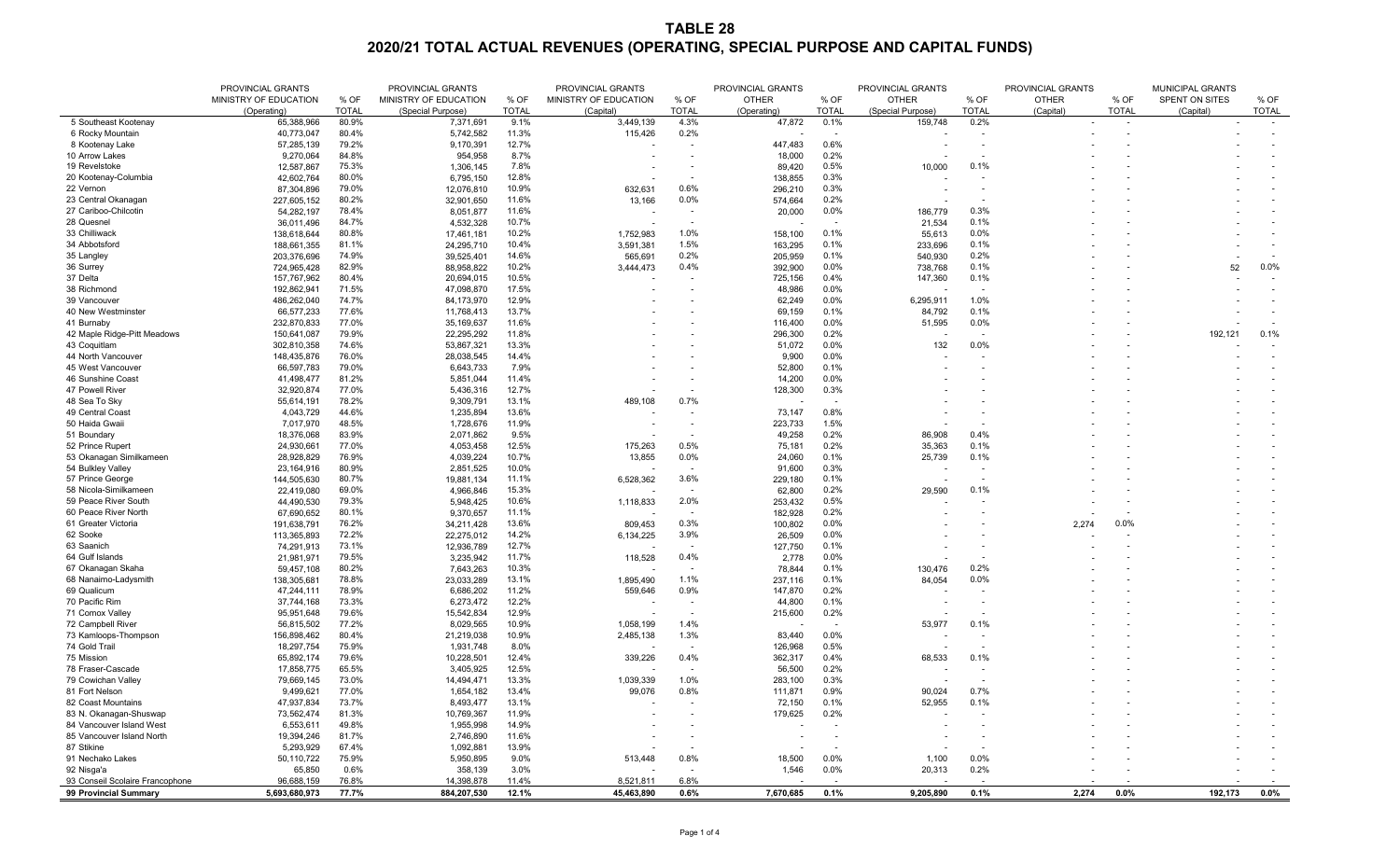## **TABLE 28 2020/21 TOTAL ACTUAL REVENUES (OPERATING, SPECIAL PURPOSE AND CAPITAL FUNDS)**

|                                               |                       |                          |                       |                          |                  |                          | <b>TUITION</b>     |                          |                      |              |                              |                          |                      |              |                          |                          |
|-----------------------------------------------|-----------------------|--------------------------|-----------------------|--------------------------|------------------|--------------------------|--------------------|--------------------------|----------------------|--------------|------------------------------|--------------------------|----------------------|--------------|--------------------------|--------------------------|
|                                               |                       |                          |                       |                          |                  |                          | (Operating)        |                          |                      |              | <b>OTHER REVENUE</b>         |                          |                      |              |                          |                          |
|                                               | <b>FEDERAL GRANTS</b> | % OF                     | <b>FEDERAL GRANTS</b> | % OF                     | <b>TUITION</b>   | % OF                     | (International and | % OF                     | <b>OTHER REVENUE</b> | % OF         | (Operating)                  | % OF                     | <b>OTHER REVENUE</b> | % OF         | <b>OTHER REVENUE</b>     | % OF                     |
|                                               | (Operating)           | <b>TOTAL</b>             | (Special Purpose)     | <b>TOTAL</b>             | (Operating)      | <b>TOTAL</b>             | Out of Province)   | <b>TOTAL</b>             | (Operating)          | <b>TOTAL</b> | (Funding from First Nations) | <b>TOTAL</b>             | (Special Purpose)    | <b>TOTAL</b> | (Capital)                | <b>TOTAL</b>             |
| 5 Southeast Kootenay                          | $\sim$                | $\overline{\phantom{0}}$ |                       | $\sim$                   | $\sim$           | $\sim$                   | $\sim$             | $\overline{\phantom{a}}$ | 317,192              | 0.4%         | 218,161                      | 0.3%                     | 679,659              | 0.8%         | $\overline{\phantom{a}}$ | $\sim$                   |
| 6 Rocky Mountain                              |                       |                          |                       |                          |                  |                          | 1,155,669          | 2.3%                     | 132,487              | 0.3%         | 109,320                      | 0.2%                     | 561,469              | 1.1%         |                          |                          |
| 8 Kootenay Lake                               |                       |                          |                       |                          | 46,700           | 0.1%                     | 638,519            | 0.9%                     | 563,108              | 0.8%         | 104,295                      | 0.1%                     | 1,062,706            | 1.5%         |                          |                          |
| 10 Arrow Lakes                                |                       |                          |                       |                          |                  |                          |                    | $\sim$                   | 58,253               | 0.5%         | $\overline{\phantom{a}}$     |                          | 111,895              | 1.0%         |                          |                          |
| 19 Revelstoke                                 |                       |                          |                       |                          |                  |                          | 11,000             | 0.1%                     | 498,526              | 3.0%         |                              |                          |                      | $\sim$       |                          |                          |
| 20 Kootenay-Columbia                          |                       |                          |                       |                          |                  |                          |                    | $\overline{\phantom{a}}$ | 183,892              | 0.3%         |                              |                          | 685,806              | 1.3%         |                          |                          |
| 22 Vernon                                     | 25,119                | 0.0%                     |                       |                          |                  |                          | 2,532,963          | 2.3%                     | 244,803              | 0.2%         | 1,107,042                    | 1.0%                     | 1,809,966            | 1.6%         |                          |                          |
| 23 Central Okanagan                           | 148,623               | 0.1%                     |                       |                          |                  |                          | 3,726,557          | 1.3%                     | 2,868,186            | 1.0%         | 1,356,397                    | 0.5%                     | 3,907,27             | 1.4%         | 14,379                   | 0.0%                     |
| 27 Cariboo-Chilcotin                          |                       | $\overline{\phantom{a}}$ |                       |                          |                  |                          | 11,950             | 0.0%                     | 376,111              | 0.5%         | 2,479,432                    | 3.6%                     | 871,898              | 1.3%         |                          | $\sim$                   |
| 28 Quesnel                                    |                       |                          |                       |                          |                  |                          |                    | $\overline{\phantom{a}}$ | 41,847               | 0.1%         |                              |                          | 439,239              | 1.0%         |                          |                          |
| 33 Chilliwack                                 |                       |                          |                       |                          |                  | $\overline{\phantom{0}}$ | 831,627            | 0.5%                     | 340,052              | 0.2%         | 2,318,375                    | 1.4%                     | 1,856,84             | 1.1%         |                          |                          |
| 34 Abbotsford                                 | 13,181                | 0.0%                     |                       |                          | 13,500           | 0.0%                     | 2,898,757          | 1.2%                     | 1,729,922            | 0.7%         | 511,691                      | 0.2%                     | 2,216,628            | 1.0%         |                          |                          |
| 35 Langley                                    |                       | $\overline{\phantom{0}}$ |                       | $\overline{\phantom{a}}$ | 138,198          | 0.1%                     | 10,713,625         | 3.9%                     | 1,291,308            | 0.5%         | 142,623                      | 0.1%                     | 3,062,365            | 1.1%         |                          |                          |
| 36 Surrey                                     | 2,856,605             | 0.3%                     | 29,910                | 0.0%                     | 1,190,348        | 0.1%                     | 11,144,114         | 1.3%                     | 1,348,960            | 0.2%         | 84,483                       | 0.0%                     | 9,008,746            | 1.0%         | 235,495                  | $0.0\%$                  |
| 37 Delta                                      | 1,057,741             | 0.5%                     |                       | $\sim$                   | 712,995          | 0.4%                     | 5,176,001          | 2.6%                     | 1,638,845            | 0.8%         | 356,670                      | 0.2%                     | 2,768,009            | 1.4%         |                          |                          |
| 38 Richmond                                   |                       | $\overline{\phantom{0}}$ | 1,645,264             | 0.6%                     | 1,141,444        | 0.4%                     | 11,991,708         | 4.4%                     | 661,227              | 0.2%         |                              | $\overline{\phantom{a}}$ | 2,744,992            | 1.0%         |                          |                          |
| 39 Vancouver                                  | 2,351,073             | 0.4%                     |                       |                          | 1,461,565        | 0.2%                     | 20,817,225         | 3.2%                     | 18,407,099           | 2.8%         |                              |                          | 3,338,848            | 0.5%         | 383,576                  | 0.1%                     |
| 40 New Westminster                            |                       | $\overline{\phantom{0}}$ |                       |                          | 12,258           | 0.0%                     | 1,846,956          | 2.2%                     | 90,743               | 0.1%         | $\overline{\phantom{0}}$     |                          | 926,761              | 1.1%         | 28,666                   | $0.0\%$                  |
| 41 Burnaby                                    |                       | $\overline{\phantom{a}}$ | 3,383,590             | 1.1%                     | 2,451,709        | 0.8%                     | 14, 122, 729       | 4.7%                     | 1,172,633            | 0.4%         | $\overline{\phantom{a}}$     |                          | 4,614,039            | 1.5%         | $\overline{\phantom{a}}$ |                          |
| 42 Maple Ridge-Pitt Meadows                   | 3,396                 | 0.0%                     |                       | $\sim$                   | 753,394          | 0.4%                     | 3,858,960          | 2.0%                     | 458,347              | 0.2%         | 435,764                      | 0.2%                     | 2,141,476            | 1.1%         | 160,526                  | 0.1%                     |
| 43 Coquitlam                                  |                       | $\overline{\phantom{0}}$ | 3,016,608             | 0.7%                     | 523,753          | 0.1%                     | 20,081,360         | 4.9%                     | 750,31               | 0.2%         |                              | $\overline{\phantom{a}}$ | 6,237,316            | 1.5%         | 330,413                  | 0.1%                     |
| 44 North Vancouver                            | 7,000                 | 0.0%                     |                       |                          | 61,950           | 0.0%                     | 5,750,287          | 2.9%                     | 1,507,012            | 0.8%         |                              |                          | 2,329,513            | 1.2%         |                          |                          |
| 45 West Vancouver                             |                       |                          |                       |                          | 41,900           | 0.0%                     | 5,915,533          | 7.0%                     | 1,669,099            | 2.0%         |                              |                          | 1,837,701            | 2.2%         |                          |                          |
| 46 Sunshine Coast                             |                       |                          |                       |                          |                  |                          | 33,825             | 0.1%                     | 819,682              | 1.6%         |                              |                          | 913,822              | 1.8%         |                          |                          |
| 47 Powell River                               |                       |                          |                       |                          |                  |                          | 516,651            | 1.2%                     | 301,398              | 0.7%         | 877,909                      | 2.1%                     | 786,655              | 1.8%         |                          |                          |
| 48 Sea To Sky                                 |                       |                          |                       |                          | 61,040           | 0.1%                     | 835,167            | 1.2%                     | 924,958              | 1.3%         |                              |                          | 644,056              | 0.9%         |                          |                          |
| 49 Central Coast                              |                       |                          |                       |                          |                  |                          |                    |                          | 117,951              | 1.3%         | 3,030,280                    | 33.4%                    | 62,608               | 0.7%         |                          |                          |
| 50 Haida Gwaii                                |                       |                          |                       |                          |                  |                          |                    |                          | 194,012              | 1.3%         | 4,007,718                    | 27.7%                    | 177,264              | 1.2%         |                          |                          |
| 51 Boundary                                   |                       |                          |                       |                          |                  |                          |                    |                          | 149,022              | 0.7%         |                              |                          | 129,889              | 0.6%         |                          |                          |
| 52 Prince Rupert                              |                       |                          |                       |                          |                  |                          | 42,000             | 0.1%                     | 372,715              | 1.2%         | 1,128,050                    | 3.5%                     | 472,286              | 1.5%         |                          |                          |
| 53 Okanagan Similkameen                       |                       |                          |                       |                          | 33,330           | 0.1%                     | 5,000              | 0.0%                     | 193,660              | 0.5%         | 1,229,976                    | 3.3%                     | 688,933              | 1.8%         |                          |                          |
| 54 Bulkley Valley                             |                       |                          |                       |                          |                  |                          |                    |                          | 76,512               | 0.3%         | 795,153                      | 2.8%                     | 369,591              | 1.3%         |                          |                          |
| 57 Prince George                              |                       |                          |                       |                          |                  |                          | 56,500             | 0.0%                     | 1,676,694            | 0.9%         | 441,144                      | 0.2%                     | 1,459,922            | 0.8%         |                          |                          |
| 58 Nicola-Similkameen                         | 13,681                | 0.0%                     |                       |                          |                  |                          |                    |                          | 113,394              | 0.3%         | 2,914,402                    | 9.0%                     | 732,562              | 2.3%         |                          |                          |
| 59 Peace River South                          |                       |                          |                       |                          |                  |                          | 34,503             | 0.1%                     | 386,903              | 0.7%         | 1,204,445                    | 2.1%                     | 632,235              | 1.1%         |                          |                          |
| 60 Peace River North                          |                       |                          | 239,207               | 0.3%                     |                  |                          | 414,210            | 0.5%                     | 387,112              | 0.5%         | 927,352                      | 1.1%                     | 1,625,625            | 1.9%         |                          |                          |
| 61 Greater Victoria                           |                       |                          |                       |                          | 23,245           | 0.0%                     | 9,473,221          | 3.8%                     | 1,294,109            | 0.5%         | 1,031,724                    | 0.4%                     | 3,169,051            | 1.3%         |                          |                          |
| 62 Sooke                                      |                       |                          |                       |                          | 93,874           | 0.1%                     | 3,411,352          | 2.2%                     | 487,652              | 0.3%         | 509,565                      | 0.3%                     | 2,095,681            | 1.3%         |                          |                          |
| 63 Saanich                                    |                       |                          |                       |                          |                  |                          | 2,024,160          | 2.0%                     | 1,939,397            | 1.9%         | 2,886,687                    | 2.8%                     | 2,021,493            | 2.0%         |                          |                          |
| 64 Gulf Islands                               |                       |                          |                       |                          |                  |                          | 375,090            | 1.4%                     | 422,420              | 1.5%         |                              |                          | 447,029              | 1.6%         |                          |                          |
| 67 Okanagan Skaha                             |                       |                          |                       |                          |                  |                          | 601,166            | 0.8%                     | 414,669              | 0.6%         | 816,480                      | 1.1%                     | 1,253,573            | 1.7%         |                          |                          |
| 68 Nanaimo-Ladysmith                          |                       |                          |                       |                          |                  |                          | 1,842,060          | 1.0%                     | 778,963              | 0.4%         | 781,318                      | 0.4%                     | 1,650,758            | 0.9%         | 188,995                  | 0.1%                     |
| 69 Qualicum                                   |                       |                          |                       |                          |                  |                          | 1,370,654          | 2.3%                     | 91,855               | 0.2%         |                              |                          | 592,777              | 1.0%         |                          |                          |
| 70 Pacific Rim                                |                       |                          |                       |                          |                  |                          | 91,175             | 0.2%                     | 16,417               | 0.0%         | 3,848,566                    | 7.5%                     | 856,177              | 1.7%         | 250                      | 0.0%                     |
| 71 Comox Valley                               |                       |                          |                       |                          |                  |                          | 1,623,154          | 1.3%                     | 634,421              | 0.5%         | 154,961                      | 0.1%                     | 1,467,403            | 1.2%         |                          |                          |
| 72 Campbell River                             |                       |                          |                       |                          |                  |                          | 436,514            | 0.6%                     | 469,452              | 0.6%         | 2,019,109                    | 2.7%                     | 1,374,652            | 1.9%         |                          |                          |
| 73 Kamloops-Thompson                          |                       |                          |                       |                          |                  |                          | 2,182,567          | 1.1%                     | 903,055              | 0.5%         | 2,608,196                    | 1.3%                     | 3,704,805            | 1.9%         |                          |                          |
| 74 Gold Trail                                 |                       |                          |                       |                          |                  |                          |                    |                          | 143,480              | 0.6%         | 2,637,735                    | 10.9%                    | 139,695              | 0.6%         |                          |                          |
| 75 Mission                                    |                       |                          |                       |                          | 338,877          | 0.4%                     | 1,059,124          | 1.3%                     | 137,267              | 0.2%         | 175,290                      | 0.2%                     | 925,445              | 1.1%         |                          |                          |
| 78 Fraser-Cascade                             |                       |                          |                       |                          |                  |                          | 11,503             | 0.0%                     | 61,705               | 0.2%         | 4,415,803                    | 16.2%                    | 327,395              | 1.2%         |                          |                          |
| 79 Cowichan Valley                            |                       |                          |                       |                          |                  |                          | 1,284,335          | 1.2%                     | 411,795              | 0.4%         | 6,760,966                    | 6.2%                     | 1,076,304            | 1.0%         |                          |                          |
| 81 Fort Nelson                                |                       |                          |                       |                          |                  |                          |                    |                          | 20,925               | 0.2%         | 366,681                      | 3.0%                     | 74,086               | 0.6%         |                          |                          |
| 82 Coast Mountains                            |                       |                          |                       |                          |                  |                          | 6,500              | 0.0%                     | 223,142              | 0.3%         | 4,733,473                    | 7.3%                     | 921,978              | 1.4%         |                          |                          |
| 83 N. Okanagan-Shuswap                        |                       |                          |                       |                          |                  |                          | 79,784             | 0.1%                     | 49,355               | 0.1%         | 984,052                      | 1.1%                     | 1,218,447            | 1.3%         |                          |                          |
| 84 Vancouver Island West                      |                       |                          |                       |                          |                  |                          | 118,850            | 0.9%                     | 140,992              | 1.1%         | 3,620,151                    | 27.5%                    | 126,450              | 1.0%         |                          |                          |
| 85 Vancouver Island North                     |                       |                          |                       |                          |                  |                          |                    | 0.0%                     | 4,763                | 0.0%         |                              |                          |                      | 1.2%         |                          |                          |
| 87 Stikine                                    |                       |                          |                       |                          |                  |                          | 11,000             |                          |                      | 0.2%         |                              | 9.7%                     | 274,945              | 0.2%         |                          |                          |
|                                               |                       |                          |                       |                          |                  |                          |                    | 0.3%                     | 12,130               | 1.1%         | 760,891                      | 7.8%                     | 15,319               | 1.4%         |                          | 0.1%                     |
| 91 Nechako Lakes                              |                       |                          |                       |                          |                  |                          | 213,850            |                          | 751,256              |              | 5,123,821                    |                          | 944,664              |              | 52,839                   |                          |
| 92 Nisga'a<br>93 Conseil Scolaire Francophone |                       |                          |                       |                          |                  |                          |                    |                          | 100,250              | $0.8\%$      | 8,467,729                    | 71.7%                    | 2,164,693            | 18.3%        |                          |                          |
|                                               |                       |                          | 401,932               | $0.3\%$                  | $\sim$ 100 $\mu$ |                          | $\sim$             |                          | 102,296              | 0.1%         | 128,513                      | 0.1%                     | 1,052,200            | $0.8\%$      |                          | <b>Contract Contract</b> |
| 99 Provincial Summary                         | 6,476,419 0.1%        |                          | 8,716,511             | 0.1%                     | 9,100,080        | 0.1%                     | 151,379,455        | 2.1%                     | 51,675,742           | 0.7%         | 78,612,393                   | 1.1%                     | 89,803,612           | 1.2%         | 1,395,139                | $0.0\%$                  |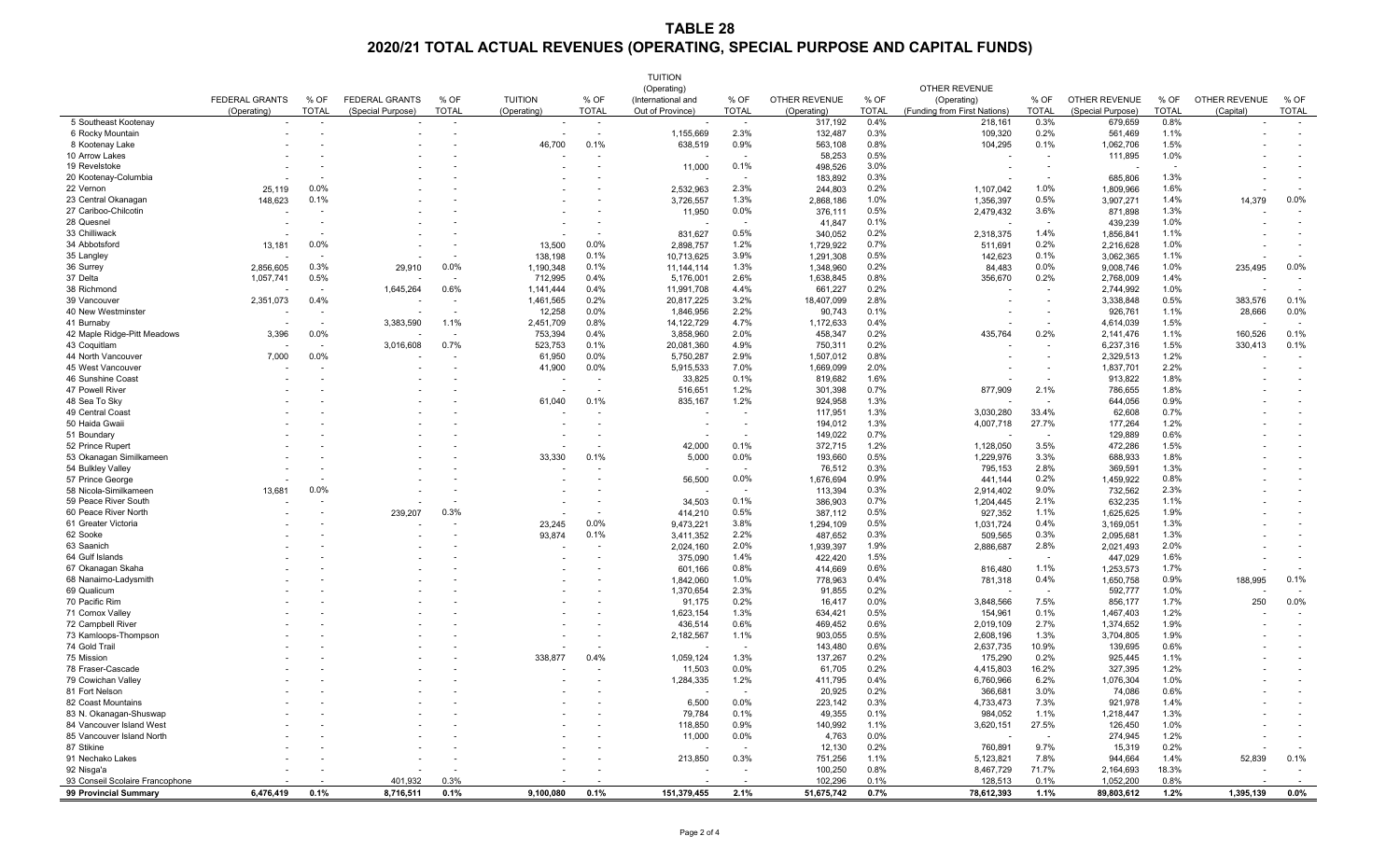## **TABLE 28**

**2020/21 TOTAL ACTUAL REVENUES (OPERATING, SPECIAL PURPOSE AND CAPITAL FUNDS)**

|                                                    | <b>RENTALS AND</b><br><b>LEASES</b> | % OF         | <b>RENTALS AND</b><br><b>LEASES</b> | % OF                             | <b>INVESTMENT</b><br><b>INCOME</b> | % OF         | <b>INVESTMENT</b><br><b>INCOME</b> | % OF                                                 | <b>INVESTMENT</b><br><b>INCOME</b> | % OF           | <b>INCOME (LOSS) FROM</b><br><b>INVESTMENTS IN GOVERNMENT</b><br><b>BUSINESS ENTERPRISES</b> | % OF                     | GAIN (LOSS) ON<br><b>DISPOSAL OF TANGIBLE</b><br><b>CAPITAL ASSETS</b> | % OF                               | <b>AMORTIZATION OF</b><br><b>DEFERRED</b><br><b>CAPITAL REVENUE</b> | % OF         |
|----------------------------------------------------|-------------------------------------|--------------|-------------------------------------|----------------------------------|------------------------------------|--------------|------------------------------------|------------------------------------------------------|------------------------------------|----------------|----------------------------------------------------------------------------------------------|--------------------------|------------------------------------------------------------------------|------------------------------------|---------------------------------------------------------------------|--------------|
|                                                    | (Operating)                         | <b>TOTAL</b> | (Capital)                           | <b>TOTAL</b>                     | (Operating)                        | <b>TOTAL</b> | (Special Purpose)                  | <b>TOTAL</b>                                         | (Capital)                          | <b>TOTAL</b>   | (Special Purpose)                                                                            | <b>TOTAL</b>             | (Capital)                                                              | <b>TOTAL</b>                       | (Capital)                                                           | <b>TOTAL</b> |
| 5 Southeast Kootenay                               | 200,728                             | 0.2%         | $\sim$                              | $\sim$                           | 61,234                             | 0.1%         | 11,353                             | $0.0\%$                                              | 5,831                              | 0.0%           | $\sim$                                                                                       | $\sim$                   | $\sim$                                                                 | $\sim$                             | 2,875,518                                                           | 3.6%         |
| 6 Rocky Mountain                                   | 81,210                              | 0.2%         | $\overline{\phantom{a}}$            | $\overline{\phantom{a}}$         | 65,533                             | 0.1%         | 9,491                              | $0.0\%$                                              | 43,254                             | 0.1%           |                                                                                              |                          |                                                                        | $\overline{\phantom{a}}$           | 1,915,113                                                           | 3.8%         |
| 8 Kootenay Lake                                    | 71,315                              | 0.1%         | $\overline{\phantom{a}}$            | $\blacksquare$                   | 27,620                             | 0.0%         | 44,372                             | 0.1%                                                 | 22,614                             | 0.0%           |                                                                                              |                          | 104,955                                                                | 0.1%                               | 2,725,519                                                           | 3.8%         |
| 10 Arrow Lakes                                     | 5,328                               | 0.0%         | $\overline{\phantom{a}}$            | $\overline{\phantom{a}}$         | 44,483                             | 0.4%         |                                    | $\overline{\phantom{a}}$                             | 1,622                              | 0.0%           |                                                                                              |                          |                                                                        | $\overline{\phantom{a}}$           | 468,085                                                             | 4.3%         |
| 19 Revelstoke                                      | 196,507                             | 1.2%         | $\overline{\phantom{a}}$            | $\overline{\phantom{0}}$         | 48,767                             | 0.3%         | $\sim$                             | $\overline{\phantom{0}}$                             | 20,106                             | 0.1%           |                                                                                              |                          |                                                                        | $\overline{\phantom{a}}$           | 1,953,383                                                           | 11.7%        |
| 20 Kootenay-Columbia                               | 75,290                              | 0.1%         | $\overline{\phantom{a}}$            | $\overline{\phantom{0}}$         | 70,919                             | 0.1%         | 19,855                             | $0.0\%$                                              | 6,322                              | 0.0%           |                                                                                              |                          |                                                                        |                                    | 2,655,578                                                           | 5.0%         |
| 22 Vernon                                          | 6,093                               | 0.0%         | $\overline{\phantom{a}}$            | $\overline{\phantom{a}}$         | 212,938                            | 0.2%         | 4,652                              | $0.0\%$                                              |                                    |                |                                                                                              |                          |                                                                        | $\overline{\phantom{a}}$           | 4,323,383                                                           | 3.9%         |
| 23 Central Okanagan                                | 446,356                             | 0.2%         | 46,916                              | 0.0%                             | 563,180                            | 0.2%         | 1,510                              | $0.0\%$                                              |                                    |                |                                                                                              |                          |                                                                        | $\overline{\phantom{a}}$           | 9,634,719                                                           | 3.4%         |
| 27 Cariboo-Chilcotin                               | 91,872                              | 0.1%         |                                     | $\overline{\phantom{a}}$         | 136,907                            | 0.2%         | 718                                | $0.0\%$                                              |                                    |                |                                                                                              |                          | (64, 018)                                                              | $(0.1\%)$                          | 2,795,493                                                           | 4.0%         |
| 28 Quesnel                                         | 169,576                             | 0.4%         | $\overline{\phantom{a}}$            | $\overline{\phantom{0}}$         | 41,577                             | 0.1%         | 4,178                              | 0.0%                                                 |                                    |                |                                                                                              |                          |                                                                        | $\overline{\phantom{0}}$           | 1,255,673                                                           | 3.0%         |
| 33 Chilliwack                                      | 130,479                             | 0.1%         | $\overline{\phantom{a}}$            | $\sim$                           | 320,266                            | 0.2%         | 12,831                             | 0.0%                                                 |                                    |                |                                                                                              |                          | 627,738                                                                | 0.4%                               | 7,066,81                                                            | 4.1%         |
| 34 Abbotsford                                      | 246,586                             | 0.1%         | $\overline{\phantom{a}}$            | $\sim$                           | 418,634                            | 0.2%         |                                    | $\overline{\phantom{a}}$                             | 53,458                             | 0.0%           |                                                                                              |                          |                                                                        | $\sim$                             | 7,646,367                                                           | 3.3%         |
| 35 Langley                                         | 616,117                             | 0.2%         | $\overline{\phantom{0}}$            |                                  | 613,669                            | 0.2%         |                                    |                                                      | 32,249                             | 0.0%           |                                                                                              |                          |                                                                        |                                    | 10,728,764                                                          | 4.0%         |
| 36 Surrey                                          | 817,936                             | 0.1%         | $\overline{\phantom{a}}$            | $\sim$                           | 1,513,369                          | 0.2%         | 7,371                              | $0.0\%$                                              | 183,213                            | 0.0%           |                                                                                              |                          | 63,500                                                                 | 0.0%                               | 27,916,494                                                          | 3.2%         |
| 37 Delta                                           | 440,127                             | 0.2%         | $\overline{\phantom{a}}$            |                                  | 433,65                             | 0.2%         | 7,459                              | 0.0%                                                 | 42,580                             | 0.0%           |                                                                                              |                          |                                                                        | $\overline{\phantom{0}}$           | 4,370,189                                                           | 2.2%         |
| 38 Richmond                                        | 977,455                             | 0.4%         |                                     | $\overline{\phantom{a}}$         | 872,768                            | 0.3%         | 16,000                             | $0.0\%$                                              | 776,341                            | 0.3%           |                                                                                              |                          | 12,913                                                                 | $0.0\%$                            | 8,849,907                                                           | 3.3%         |
| 39 Vancouver                                       | 2,749,958                           | 0.4%         | 1,354,939                           | 0.2%                             | 1,848,548                          | 0.3%         | 373,415                            | 0.1%                                                 | 220,174                            | 0.0%           |                                                                                              |                          | 11,107                                                                 | $0.0\%$                            | 20,512,904                                                          | 3.2%         |
| 40 New Westminster                                 | 251,367                             | 0.3%         |                                     |                                  | 205,679                            | 0.2%         |                                    | $\overline{\phantom{0}}$                             | 13,514                             | 0.0%           |                                                                                              |                          |                                                                        | $\sim$                             | 3,878,966                                                           | 4.5%         |
| 41 Burnaby<br>42 Maple Ridge-Pitt Meadows          | 389,129                             | 0.1%<br>0.3% | 107,705                             | 0.0%                             | 586,382                            | 0.2%<br>0.2% | 5,440                              | $\sim$<br>$0.0\%$                                    |                                    | $\sim$<br>0.0% |                                                                                              |                          |                                                                        | $\sim$                             | 7,549,669                                                           | 2.5%<br>3.4% |
| 43 Coquitlam                                       | 485,372<br>1,146,038                | 0.3%         | $\overline{\phantom{a}}$<br>352,200 | $\overline{\phantom{a}}$<br>0.1% | 349,591<br>1,622,870               | 0.4%         |                                    |                                                      | 81,447<br>673,122                  | 0.2%           |                                                                                              |                          |                                                                        | $\overline{\phantom{0}}$<br>$\sim$ | 6,460,355<br>14,363,690                                             | 3.5%         |
| 44 North Vancouver                                 | 2,048,736                           | 1.0%         |                                     |                                  | 490,717                            | 0.3%         | $\sim$                             | $\overline{\phantom{a}}$<br>$\overline{\phantom{0}}$ | 86,043                             | 0.0%           |                                                                                              |                          |                                                                        | $\overline{\phantom{a}}$           | 6,482,967                                                           | 3.3%         |
| 45 West Vancouver                                  | 210,075                             | 0.2%         | $\overline{\phantom{a}}$            | $\overline{\phantom{a}}$         | 166,433                            | 0.2%         | $\sim$<br>7,292                    | $0.0\%$                                              |                                    |                |                                                                                              |                          |                                                                        | $\overline{\phantom{a}}$           | 1,844,305                                                           | 2.2%         |
| 46 Sunshine Coast                                  | 50,694                              | 0.1%         | $\overline{\phantom{0}}$            | $\overline{\phantom{0}}$         | 140,398                            | 0.3%         | 7,761                              | 0.0%                                                 |                                    |                |                                                                                              |                          |                                                                        |                                    | 1,796,984                                                           | 3.5%         |
| 47 Powell River                                    | 126,654                             | 0.3%         | $\overline{\phantom{a}}$            | $\overline{\phantom{0}}$         | 28,459                             | 0.1%         |                                    | $\overline{\phantom{0}}$                             | 3,000                              | 0.0%           |                                                                                              |                          |                                                                        | $\overline{\phantom{a}}$           | 1,615,684                                                           | 3.8%         |
| 48 Sea To Sky                                      | 279,722                             | 0.4%         | $\overline{\phantom{a}}$            | $\blacksquare$                   | 119,752                            | 0.2%         |                                    |                                                      |                                    |                |                                                                                              |                          |                                                                        |                                    | 2,881,974                                                           | 4.1%         |
| 49 Central Coast                                   | 16,850                              | 0.2%         |                                     |                                  | 26,099                             | 0.3%         | 54                                 | $0.0\%$                                              | 5,488                              | 0.1%           |                                                                                              |                          |                                                                        |                                    | 455,881                                                             | 5.0%         |
| 50 Haida Gwaii                                     | 55,931                              | 0.4%         |                                     |                                  | 12,404                             | 0.1%         |                                    |                                                      | 13,989                             | 0.1%           |                                                                                              |                          |                                                                        |                                    | 1,041,544                                                           | 7.2%         |
| 51 Boundary                                        | 62,773                              | 0.3%         |                                     |                                  | 55,624                             | 0.3%         |                                    |                                                      | 12,308                             | 0.1%           |                                                                                              |                          |                                                                        |                                    | 902,417                                                             | 4.1%         |
| 52 Prince Rupert                                   | 26,109                              | 0.1%         |                                     |                                  | 15,402                             | 0.0%         | 2,981                              | 0.0%                                                 |                                    |                |                                                                                              |                          |                                                                        |                                    | 1,066,550                                                           | 3.3%         |
| 53 Okanagan Similkameen                            | 46,080                              | 0.1%         | $\overline{\phantom{a}}$            |                                  | 48,286                             | 0.1%         | 2,850                              | $0.0\%$                                              | 1,142                              | 0.0%           |                                                                                              |                          |                                                                        |                                    | 2,320,800                                                           | 6.2%         |
| 54 Bulkley Valley                                  | 21,692                              | 0.1%         |                                     |                                  | 86,804                             | 0.3%         |                                    | $\overline{\phantom{a}}$                             | 13,951                             | 0.0%           |                                                                                              |                          | 241,517                                                                | 0.8%                               | 919,708                                                             | 3.2%         |
| 57 Prince George                                   | 523,233                             | 0.3%         | $\overline{\phantom{a}}$            | $\sim$                           | 234,464                            | 0.1%         | 25,856                             | 0.0%                                                 |                                    |                |                                                                                              |                          |                                                                        |                                    | 3,458,841                                                           | 1.9%         |
| 58 Nicola-Similkameen                              | 117,304                             | 0.4%         |                                     |                                  | 77,293                             | 0.2%         |                                    |                                                      | 20,513                             | 0.1%           |                                                                                              |                          |                                                                        |                                    | 1,014,234                                                           | 3.1%         |
| 59 Peace River South                               | 178,528                             | 0.3%         | $\overline{\phantom{a}}$            |                                  | 128,510                            | 0.2%         | 403                                | 0.0%                                                 | 2,731                              | 0.0%           |                                                                                              |                          | 120,200                                                                | 0.2%                               | 1,623,368                                                           | 2.9%         |
| 60 Peace River North                               | 101,321                             | 0.1%         | $\overline{\phantom{a}}$            |                                  | 129,615                            | 0.2%         |                                    |                                                      |                                    |                |                                                                                              |                          |                                                                        |                                    | 3,418,006                                                           | 4.0%         |
| 61 Greater Victoria                                | 1,587,882                           | 0.6%         |                                     |                                  | 568,013                            | 0.2%         | 60,811                             | $0.0\%$                                              | 4,306                              | 0.0%           |                                                                                              |                          |                                                                        |                                    | 7,648,791                                                           | 3.0%         |
| 62 Sooke                                           | 230,065                             | 0.1%         | $\sim$                              | $\sim$                           | 290,632                            | 0.2%         | 18,249                             | $0.0\%$                                              |                                    |                |                                                                                              |                          |                                                                        |                                    | 7,916,047                                                           | 5.0%         |
| 63 Saanich                                         | 357,692                             | 0.4%         | $\overline{\phantom{a}}$            |                                  | 217,248                            | 0.2%         | 2,319                              | 0.0%                                                 | 2,855                              | 0.0%           |                                                                                              |                          |                                                                        |                                    | 4,784,790                                                           | 4.7%         |
| 64 Gulf Islands                                    | 9,328                               | 0.0%         | $\overline{\phantom{a}}$            |                                  | 15,590                             | 0.1%         | 13,775                             | $0.0\%$                                              |                                    |                |                                                                                              |                          |                                                                        |                                    | 1,042,924                                                           | 3.8%         |
| 67 Okanagan Skaha                                  | 155,757                             | 0.2%         | $\overline{\phantom{a}}$            |                                  | 124,097                            | 0.2%         |                                    |                                                      | 30,587                             | 0.0%           |                                                                                              |                          |                                                                        |                                    | 3,400,022                                                           | 4.6%         |
| 68 Nanaimo-Ladysmith                               | 490,916                             | 0.3%         |                                     |                                  | 264,181                            | 0.2%         | 15,823                             | $0.0\%$                                              | 26,204                             | 0.0%           |                                                                                              |                          |                                                                        |                                    | 6,010,475                                                           | 3.4%         |
| 69 Qualicum                                        | 624,850                             | 1.0%         |                                     | $\sim$                           | 117,053                            | 0.2%         |                                    |                                                      | 5,743                              | 0.0%           |                                                                                              |                          |                                                                        |                                    | 2,440,024                                                           | 4.1%         |
| 70 Pacific Rim                                     | 110,040                             | 0.2%         |                                     | $\overline{\phantom{a}}$         | 22,700                             | 0.0%         |                                    |                                                      |                                    |                |                                                                                              |                          | 103,557                                                                | 0.2%                               | 2,405,369                                                           | 4.7%         |
| 71 Comox Valley                                    | 28,527                              | 0.0%         | $\overline{\phantom{a}}$            |                                  | 182,591                            | 0.2%         | 5,303                              | 0.0%                                                 | 25,571                             | 0.0%           |                                                                                              |                          | 399,000                                                                | 0.3%                               | 4,345,125                                                           | 3.6%         |
| 72 Campbell River                                  | 118,627                             | 0.2%         | $\overline{\phantom{a}}$            |                                  | 132,864                            | 0.2%         | 3,078                              | $0.0\%$                                              | 5,597                              | 0.0%           |                                                                                              |                          |                                                                        |                                    | 3,118,990                                                           | 4.2%         |
| 73 Kamloops-Thompson                               | 164,958                             | 0.1%         | $\sim$                              |                                  | 242,234                            | 0.1%         | 404                                | $0.0\%$                                              | 13,419                             | 0.0%           | 979,267                                                                                      | 0.5%                     | 428,043                                                                | 0.2%                               | 3,128,233                                                           | 1.6%         |
| 74 Gold Trail                                      |                                     |              |                                     | $\sim$                           | 115,598                            | 0.5%         |                                    | $\overline{\phantom{0}}$                             |                                    |                |                                                                                              |                          |                                                                        |                                    | 705,491                                                             | 2.9%         |
| 75 Mission                                         | 216,660                             | 0.3%         |                                     |                                  | 82,813                             | 0.1%         |                                    |                                                      |                                    |                |                                                                                              |                          |                                                                        |                                    | 2,973,354                                                           | 3.6%         |
| 78 Fraser-Cascade                                  | 62,895                              | 0.2%         | $\overline{\phantom{a}}$            |                                  | 104,810                            | 0.4%         |                                    |                                                      |                                    |                |                                                                                              |                          |                                                                        |                                    | 965,741                                                             | 3.5%         |
| 79 Cowichan Valley                                 | 69,862                              | 0.1%         |                                     |                                  | 278,562                            | 0.3%         | 12,402                             | $0.0\%$                                              | 4,265                              | 0.0%           |                                                                                              |                          | 22,348                                                                 | 0.0%                               | 3,783,436                                                           | 3.5%         |
| 81 Fort Nelson<br>82 Coast Mountains               | 27,456                              | 0.2%<br>0.8% | $\sim$                              |                                  | 21,309                             | 0.2%         | 7,050                              | 0.1%<br>0.0%                                         |                                    | 0.0%           |                                                                                              |                          |                                                                        |                                    | 370,326                                                             | 3.0%<br>3.1% |
|                                                    | 517,672                             |              |                                     |                                  | 55,677                             | 0.1%         | 4,415                              |                                                      | 27,210                             |                |                                                                                              |                          |                                                                        |                                    | 1,999,515                                                           | 3.8%         |
| 83 N. Okanagan-Shuswap<br>84 Vancouver Island West | 120,283                             | 0.1%<br>0.0% |                                     |                                  | 106,039                            | 0.1%<br>0.2% | 4,377                              | 0.0%                                                 | 10,563                             | 0.0%           |                                                                                              |                          | 40,733                                                                 | 0.0%                               | 3,399,443                                                           | 4.8%         |
| 85 Vancouver Island North                          | 640<br>103,431                      | 0.4%         |                                     |                                  | 28,507<br>55,495                   | 0.2%         |                                    |                                                      |                                    |                |                                                                                              |                          |                                                                        |                                    | 626,315                                                             | 4.8%         |
| 87 Stikine                                         | 170,438                             | 2.2%         |                                     |                                  | 60,253                             | 0.8%         |                                    |                                                      | 24,805                             | 0.3%           |                                                                                              |                          |                                                                        |                                    | 1,142,533<br>422,593                                                | 5.4%         |
| 91 Nechako Lakes                                   | 65,445                              | 0.1%         |                                     |                                  | 118,212                            | 0.2%         | 24,340                             | 0.0%                                                 | 11,178                             | 0.0%           |                                                                                              |                          | (93, 650)                                                              | $(0.1\%)$                          | 2,233,212                                                           | 3.4%         |
| 92 Nisga'a                                         | 216,090                             | 1.8%         |                                     |                                  | 22,235                             | 0.2%         | 3,055                              | $0.0\%$                                              | $\sim$                             |                |                                                                                              |                          |                                                                        |                                    | 397,189                                                             | 3.4%         |
| 93 Conseil Scolaire Francophone                    |                                     |              |                                     |                                  | 59,891                             | $0.0\%$      |                                    |                                                      |                                    |                | $\sim$                                                                                       | $\overline{\phantom{0}}$ |                                                                        |                                    | 4,551,234                                                           | 3.6%         |
| 99 Provincial Summary                              | 18,910,055                          | 0.3%         | 1,861,760                           | $0.0\%$                          | 15,105,449                         | 0.2%         | 741,243                            | $0.0\%$                                              | 2,527,315                          | $0.0\%$        | 979,267                                                                                      | $0.0\%$                  | 2,017,943                                                              | $0.0\%$                            | 250,601,015                                                         | 3.4%         |
|                                                    |                                     |              |                                     |                                  |                                    |              |                                    |                                                      |                                    |                |                                                                                              |                          |                                                                        |                                    |                                                                     |              |